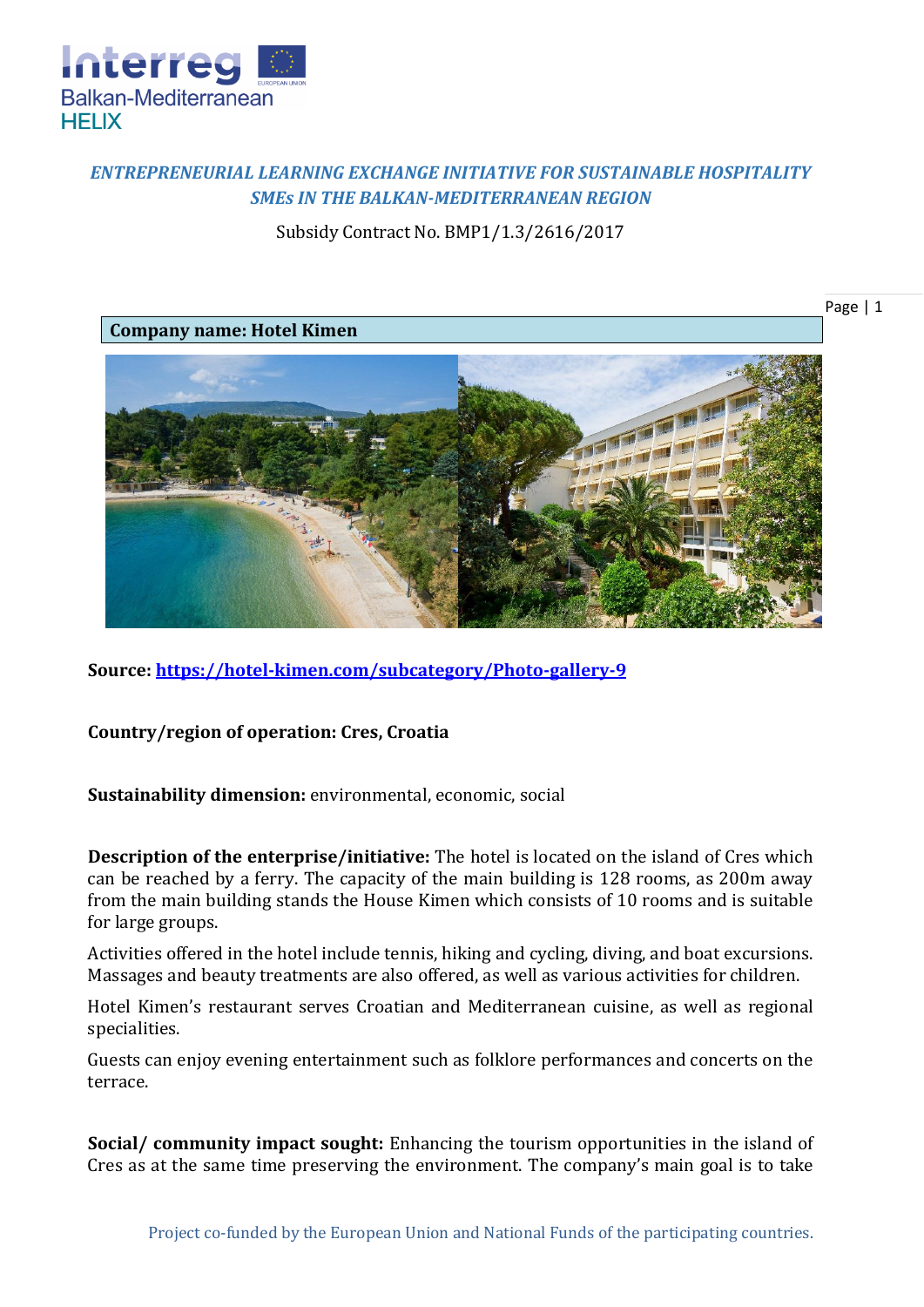

care of desires and comfort of their guests with special accent to preserving natural values and purity of the environment which is confirmed by blue flag awarded to the beach (with lifeguards). The hotel's management are certain that guests will forget their everyday life and enjoy themselves with all their senses and really have a good vacation.

**Stakeholders:** people of all age from Croatia and abroad

Page | 2

**Approach applied:** The hotel is situated right on the beach and 10-minute walk from the Old Town of Cres. It offers everything needed for uninterrupted holiday without need for leaving the complex. The accommodation packages allows the visitors to choose between bed and breakfast options or an option which also includes dinner. A common approach applied by the hotel management is the discount system which allows the visitors who spend 7 nights at the property to pay for only 6 of them.

Another approach is the organization of special excursions for groups which include Culture and tradition tour, Olive, Flora and Fauna-tour, Outdoor activities, gourmet tours, etc.

**Innovation applied:** In addition to the environmental protective measures applied by the hotel management, another innovative initiative is related to the discount of the ferry price - if a traveller spend 7 days in the hotel, the ferry tax is also covered by the hotel.

**Social impact and business results achieved:** The hotel works all year round and enjoys constant interest from locals and foreigners. The prices are affordable and reasonable, and the guests rate the place as superb. The business success and social impact is visible in the high occupancy and difficulty in booking a room.

**Financial situation / sustainability of the business model:** Hotel Kimen uses "green" electricity and it is the user of certificates and mark "green 2017/2018" which guarantees that the electricity that is used throughout the company came from renewable sources.

The hotel is awarded with Green Key which is a voluntary eco-label for tourism facilities. It promotes sustainable tourism and aims to contribute to the prevention of climate change by awarding and advocating facilities with good initiatives. The label is based on international criteria that reflect the various fields of tourism facilities (hotels, hostels, camp sites, conference and holiday centres). It focuses on environmental management, technical demands, and initiatives for the involvement of guests, staff and suppliers and covers:

- Water, Waste, Energy
- Involvement and Awareness of Guests
- Environmental Management
- Staff Involvement
- Use of Chemicals
- Open Spaces
- Food and Beverages